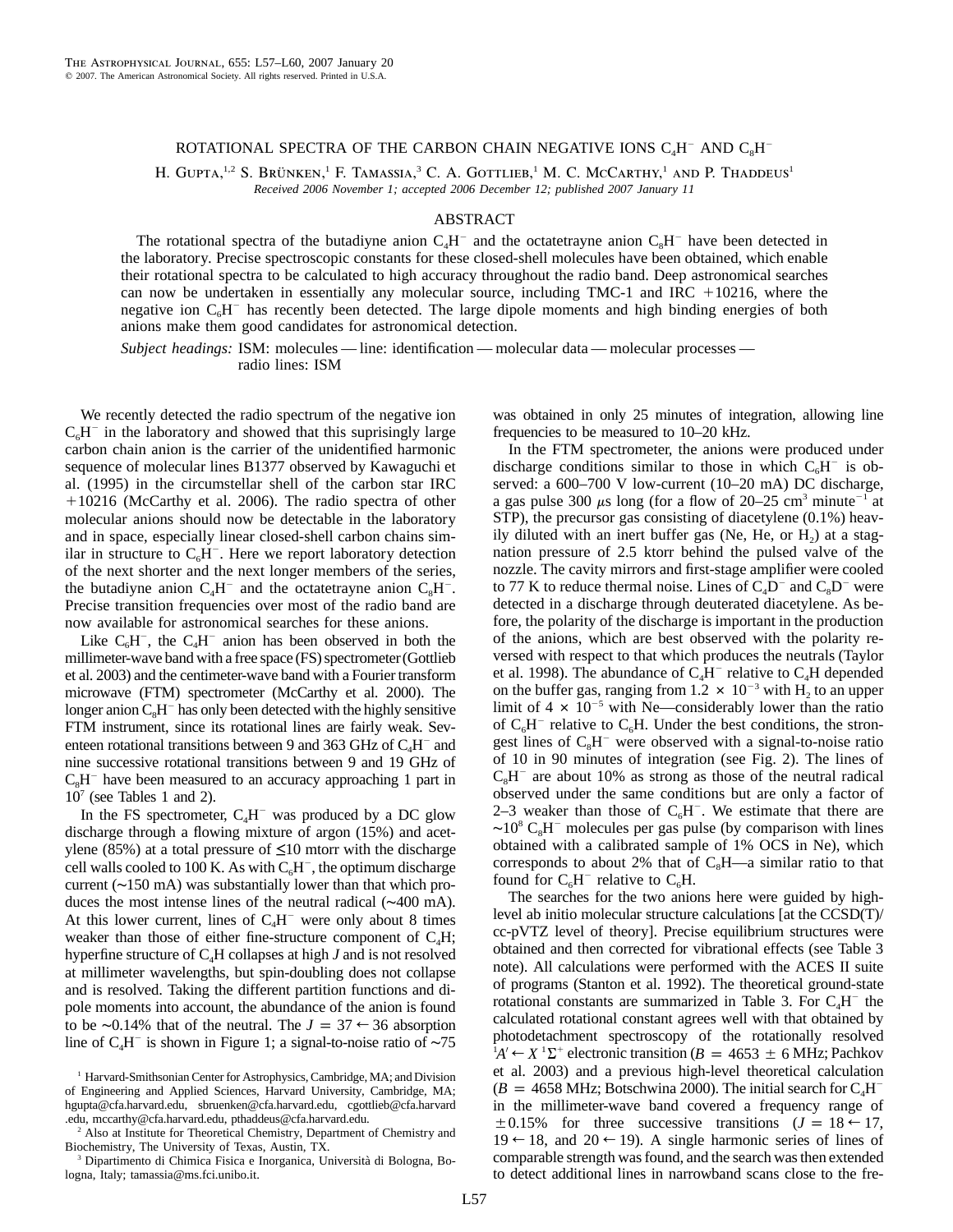TABLE 1 LABORATORY ROTATIONAL FREQUENCIES OF C.H<sup>-</sup>

| $J'-J''$  | Frequency<br>(MHz) | $O - C^{\rm a}$<br>(kHz) |
|-----------|--------------------|--------------------------|
| $1-0$     | 9.309.887          | $-2$                     |
| $2-1$     | 18.619.758         | $-3$                     |
| $9-8$     | 83,787,263         | $-33$                    |
| $16-15$   | 148,948.610        | $-3$                     |
| $17-16$   | 158,256.620        | 37                       |
| $18 - 17$ | 167.564.324        | 11                       |
| $19-18$   | 176,871.783        | -6                       |
| $20-19$   | 186,179,030        | 33                       |
| $26-25$   | 242,015.829        | $\Omega$                 |
| $27-26$   | 251.320.800        | 33                       |
| $28-27$   | 260,625,328        | $\overline{\mathcal{A}}$ |
| $29-28$   | 269,929.465        | $-21$                    |
| $31 - 30$ | 288,536,554        | $-15$                    |
| $32 - 31$ | 297,839.465        | 3                        |
| $37-36$   | 344, 346. 858      | $-16$                    |
| $38 - 37$ | 353,646.854        | 6                        |
| $39-38$   | 362,946.288        | 3                        |

NOTE.—Estimated 1  $\sigma$  uncertainties in the line frequencies: 2 kHz in the two lowest transitions, 15 kHz in the millimeter-wave transitions.

<sup>a</sup> Calculated from the spectroscopic constants in Table 3.

quencies predicted on the basis of this limited data set. The search for  $C_8H^-$  in the centimeter-wave region was similar. The spectroscopic constants of both species are given in Table 3.

The evidence that the lines are from  $C_4H^-$  and  $C_8H^-$  is extremely strong. The derived rotational constants *B* are within 0.1% of those calculated ab initio, and the small ratios of the centrifugal distortion constant to the rotational constant  $(D/B = 1.3 \times 10^{-7}$  and  $7 \times 10^{-9}$ , respectively) are characteristic of linear carbon chains (Gottlieb et al. 1983; McCarthy et al. 1999). In addition, the rotational spectra of the deuterated species were obtained at the expected isotopic shifts (7.1% and 3.3%, respectively) to better than 0.05%. The absence of fine and hyperfine structure in the high-resolution FTM measurements (line width 10–20 kHz) and the closely harmonic sequence of the lines strongly indicate closed-shell linear molecules with  ${}^{1}\Sigma^{+}$  ground states, as predicted (Pan et al. 2003; Pino et al. 2002).

As a further check, for  $C_4H^-$  we determined the charge of the carrier by measuring the rest frequency of individual rotational lines in single pass absorption in the FS spectrometer. As expected, Doppler shifts in the line frequencies are observed when the polarity of the discharge is reversed (owing to the axial drift of the ion; see Fig. 3), indicating a charged carrier. The sign of the shift is opposite to that observed for  $HCO<sup>+</sup>$ , confirming that the carrier is a negative ion.

From the spectroscopic constants derived here, rotational tran-

TABLE 2 LABORATORY ROTATIONAL FREQUENCIES OF C<sub>8</sub>H<sup>T</sup>

| $J'-J''$  | Frequency<br>(MHz) | $O - C^{\alpha}$<br>(kHz) |
|-----------|--------------------|---------------------------|
| $8-7$     | 9.333.434          |                           |
| $9-8$     | 10.500.110         |                           |
| $10-9$    | 11,666.785         | $-1$                      |
| $11-10$   | 12,833,460         | $\Omega$                  |
| $12-11$   | 14,000.134         | $\Omega$                  |
| $13-12$   | 15,166.806         | $\Omega$                  |
| $14-13$   | 16.333.476         | $-1$                      |
| $15 - 14$ | 17.500.147         |                           |
| $16-15$   | 18.666.814         |                           |
|           |                    |                           |

NOTE.—Estimated 1  $\sigma$  uncertainties in the line frequencies are 2 kHz.  $\degree$  Calculated from the spectroscopic constants in Table 3.



FIG.  $1 - J = 37 \leftarrow 36$  transition of C<sub>4</sub>H<sup>-</sup> observed with the free space millimeter-wave spectrometer, in an integration time of 25 minutes. Owing to the modulation scheme employed, the instrumental line shape is approximately the second derivative of a Lorentzian.

sitions of  $C_4H^-$  can now be predicted to better than 250 kHz or 0.1 km  $s^{-1}$  in equivalent radial velocity through 800 GHz. For  $C<sub>s</sub>H<sup>-</sup>$ , although the rotational and centrifugal distortion constants in Table 3 are derived from measurements below 19 GHz, they are so accurately determined that the radio spectrum of  $C<sub>s</sub>H$ can now be calculated well beyond the range of measurement. For example, the uncertainty in equivalent radial velocity is less than 0.03 km s<sup>-1</sup> at 20 GHz, and 0.4 km s<sup>-1</sup> at 50 GHz—less than the line width in both TMC-1 and IRC  $+10216$  at frequencies where  $C_8H$  has been found. We conclude that the predicted frequencies for both species are adequate for deep astronomical searches in all the standard molecular sources. At a



FIG. 2.— $J = 11 \rightarrow 10$  transition of C<sub>8</sub>H<sup>-</sup> observed with the FTM spectrometer—a 90 minute integration. The double-peaked instrumental line shape is caused by the Doppler shift of the supersonic molecular beam relative to the two traveling waves that compose the confocal mode of the Fabry-Perot cavity; the rest frequency of the transition is the average of these two components.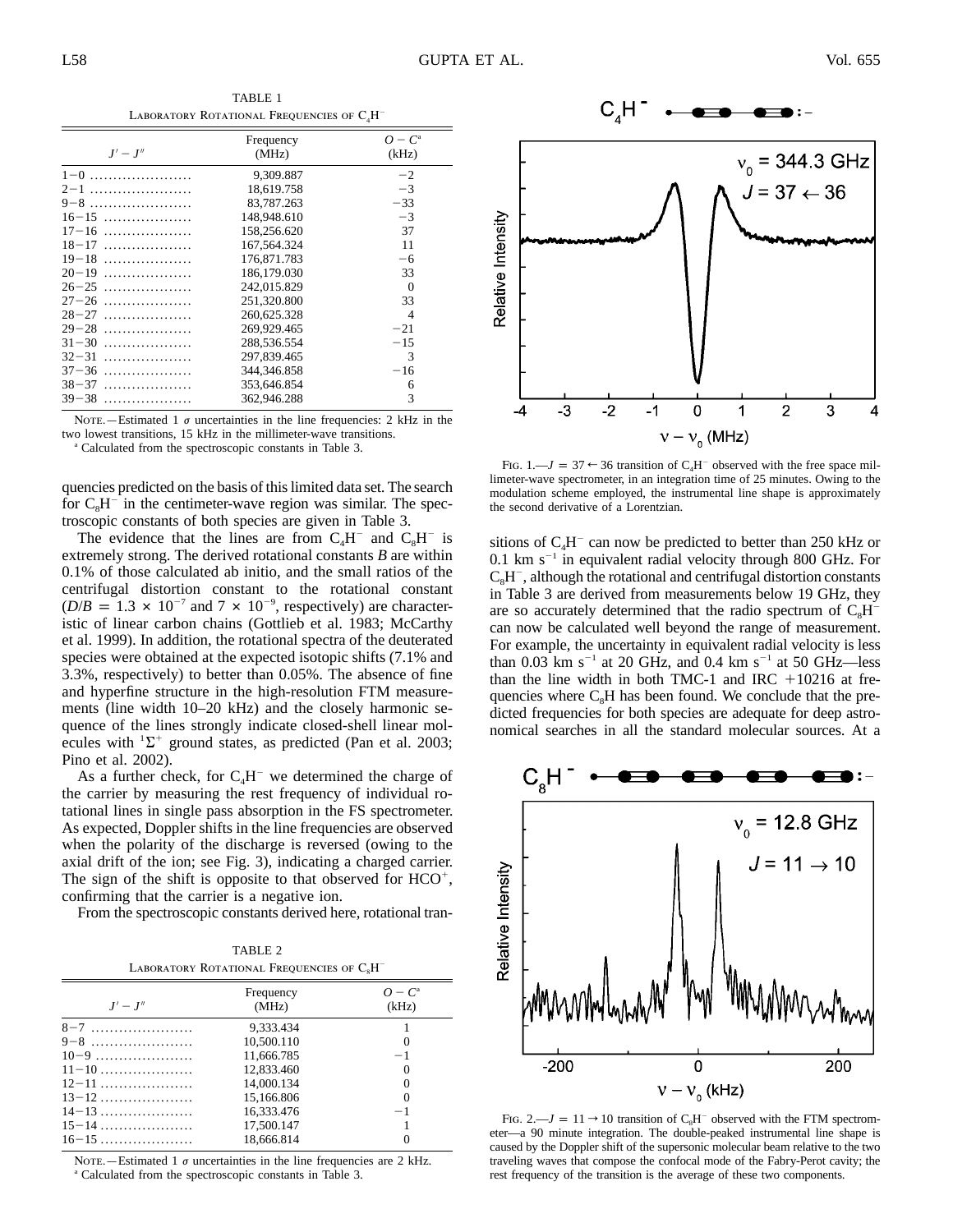| ۰.<br>۰.<br>٠<br>× |
|--------------------|
|--------------------|

| Constant         | Laboratory                | Theoretical                    |
|------------------|---------------------------|--------------------------------|
|                  | $CAH-$                    |                                |
| $B$<br>$10^{3}D$ | 4654.9449(2)<br>0.5875(1) | $4653.9^{\circ}$<br>$0.55^{b}$ |
|                  | $C_{\rm s}H^-$            |                                |
| $B$<br>$10^6D$   | 583.34014(8)<br>4.3(2)    | $583.2^{\circ}$<br>$3.5^\circ$ |

TABLE 3  $\Gamma$  Second Constants of CH<sup>-</sup> and CH<sup>-</sup>

NOTE.-Units are MHz.

<sup>a</sup>  $B<sub>e</sub>$  from a CCSD(T)/cc-pVTZ calculation. The vibration-rotation correction was calculated at the CCSD(T) $\overline{c}$ c-pVDZ level of theory for C<sub>4</sub>H<sup>-</sup>, and the SCF/DZP level for C<sub>4</sub>H<sup>-</sup>.

 $\frac{1}{2}$  From a CCSD(T)/cc-pVTZ calculation.

<sup>c</sup> From a SCF/DZP calculation.

typical cold cloud temperature of 5 K, strong transitions of  $C_4H^$ are expected from the centimeter-wave band below 50 GHz through the 3 mm wavelength region. At the slightly higher temperatures of 30–40 K found for carbon chain molecules in IRC  $+10216$ , the intensity peaks near 150 GHz. For  $C_8H^-$  the maximum in intensity lies in the centimeter-wave band in both cases. These frequency regions are all readily accessible with present large radio telescopes.

The ground states of both  $C_4H^-$  and  $C_8H^-$  have been predicted from ab initio calculations and photodetachment experiments to be  ${}^{1}\Sigma^{+}$  (Pan et al. 2003; Pino et al. 2002). The expected rotational spectra therefore are those of simple linear molecules, devoid of the fine and hyperfine structure that is present in the neutral radicals, which possess  ${}^{2}\Sigma^{+}$  or  ${}^{2}\Pi$  ground states. This collapse of substructure alone results in a gain of 4–8 in intensity for individual lines of the anion relative to those of the neutral. Furthermore, our high-level ab initio calculations indicate that the dipole moments of the anions are significantly larger than those of the neutrals (6 D vs. 0.87 D for the four-carbon chain [Woon 1995] and 11.9 D vs. 6.3 D for the eight-carbon chain [McCarthy et al. 1996]), so that lines of the anion relative to those of the neutral are enhanced by 1–2 orders of magnitude or more—an effect that greatly benefits detection in the radio band.

We have failed to find lines of  $C_4H^-$  in the available astronomical line surveys of TMC-1 and IRC +10216. In TMC-1, a rotational temperature of ∼5 K and a column density of  $N = (0.3-1.3) \times 10^{15}$  cm<sup>-2</sup> were found for neutral C<sub>4</sub>H (Guélin et al. 1982; Bell et al. 1983). The strongest predicted  $C_4H^$ line ( $J = 5 \leftarrow 4$ ) in the bandwidth of the 8.8–50 GHz survey with the Nobeyama 45 m telescope (Kaifu et al. 2004) toward this source is  $\leq 20$  mK. Assuming an excitation temperature of 5 K, this yields an upper limit for the  $C_4H^-$  column density of  $N = 2.2 \times 10^{10} \text{ cm}^{-2}$ , which is a factor of (1–6)  $\times 10^{4}$  lower than that of the neutral. In IRC  $+10216$ , the C<sub>4</sub>H radical has been detected with a column density of  $N = (2.4-3.0) \times$  $10^{15}$  cm<sup>-2</sup> and an excitation temperature of 15–35 K, both in the centimeter-wave band (28–50 GHz; Kawaguchi et al. 1995) and the 2 mm wavelength region (129–172.5 GHz; Cernicharo et al. 2000). No lines of  $C_4H^-$  were found in either survey; on the assumption of an excitation temperature of 35 K, an upper limit is obtained for the C<sub>4</sub>H<sup>-</sup> column density of  $N = 2 \times$  $10^{12}$  cm<sup>-2</sup>, or 0.1% that of C<sub>4</sub>H.

The upper limit for the anion-to-neutral ratio of  $C_4H$  derived both in the laboratory and toward the two astronomical sources IRC -10216 and TMC-1 is surprisingly low, more than an order of magnitude lower than that found for the longer chain



FIG. 3.—Ion drift measurements of  $C_4H^-$ . Plotted are a series of measurements of the  $J = 37 \leftarrow 36$  line with either positive or negative high voltage (HV) applied to the electrode near the radiation source; the electrode on the detector side was at ground potential in either case. The frequency shift (relative to a center frequency of 344,346.874 MHz) corresponds to a drift velocity of  $25 \text{ m s}^{-1}$ .

 $C<sub>6</sub>H$ . This low ratio may indicate anion formation from the neutral molecule by radiative electron attachment, a process that tends to become more efficient with increasing molecular size, i.e., a larger density of states, and a higher electron affinity, which promote electron capture and a faster relaxation to the anionic ground state. As predicted from a statistical approach by Terzieva & Herbst (2000) for pure carbon chain molecules, a critical size of about six carbon atoms is needed for efficient electron attachment, and the reaction rate is found to be an order of magnitude lower for smaller chains, which may explain the observed low abundance of  $C_4H^-$  in space. There may be other factors affecting the formation rate of hydrocarbon anions, in particular the role of intermediate dipole-bound states in electron capture. As discussed by Pachkov et al. (2003) a dipole-bound state is probably not formed from the ground state of  $C_4H$ , as it is for the longer chains, but rather from the low-lying  ${}^{2} \Pi$  excited electronic state, which may be poorly populated in cold interstellar and circumstellar clouds. Detection of  $C_4H^-$  as a function of temperature, density, and extinction is probably required to understand the formation of this anion in space.

Similarly, we tried without success to find  $C_8H^-$  in existing astronomical surveys of IRC  $+10216$ , specifically in the 45 m Nobeyama survey by Kawaguchi et al. (1995), where the harmonic lines of  $C_6H^-$  were found. There are 16 rotational transitions of  $C_8H^-$  within the 22 GHz covered by the Nobeyama survey between 28 and 50 GHz, from  $J = 28 \rightarrow 27$  to  $43 \rightarrow$ 42, the first about 23 K above the  $J = 0$  ground state and the last about 53 K—fairly close to the maximum in the Boltzmann distribution. A reasonable limit on the peak radiation temperature for the transitions at 47 and 48 GHz is about 15 mK, which yields an upper limit of  $N \sim 2 \times 10^{12}$  cm<sup>-2</sup> in IRC +10216 for the column density of  $C_8H^-$ —about 2.5 times lower than the column density of neutral  $C_8H$  (Cernicharo  $\&$ Guélin 1996). Chemical models predict that the column density of  $C_8H^-$  may be as high as 25% that of  $C_8H$  in IRC +10216 (Millar et al. 2000), so  $C_8H^-$  might be detectable with a twoto threefold deeper integration than that required for  $C_6H^-$ . Following our recent detection of  $C_6H^-$  in TMC-1, it may now be possible to detect  $C_8H^-$  in this source. Examination of the recent 45 m Nobeyama survey between 8.8 and 50 GHz (Kaifu et al. 2004), reveals no lines of  $C_8H^{\dagger}$ , but  $C_8H$  and  $C_6H^{\dagger}$  are not observed in this survey and were found only after deep